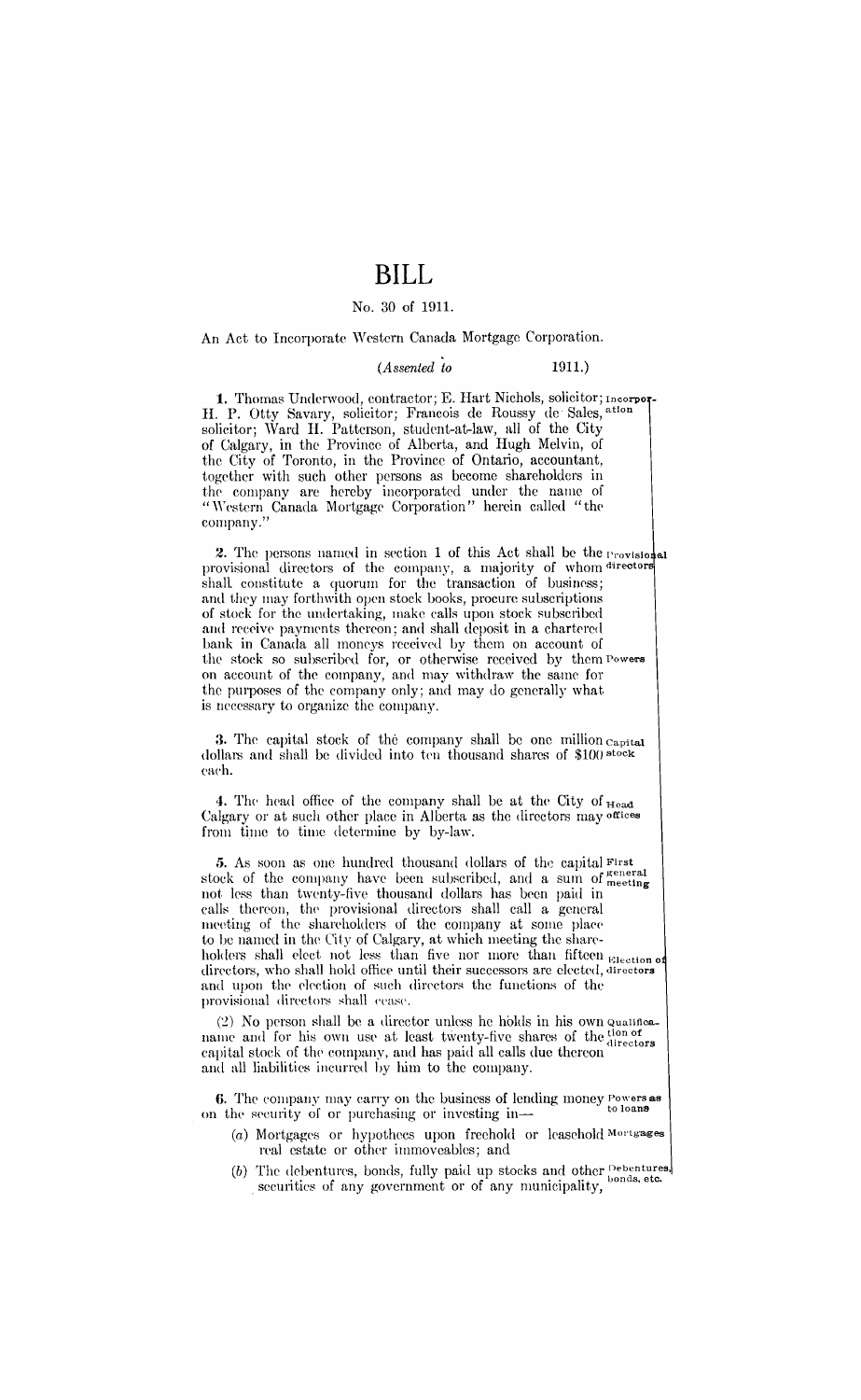school, corporation or of any chartered bank o incorporated company if incorporated by Canada o any province of Canada or any former provinc now forming part of Canada, but not including bill of exchange or promissory notes:

Provided that the loan upon the security of or the purchase of or the investment in the debentures, bonds, stocks or other securities of any company so incorporated shall not exceed one-fifth of the paid up capital of any such company nor one-fifth of the paid up capital stock of the company.

(2) The company may take personal security as collateral  $\frac{\text{Personal}}{\text{security}}$ for an advance made or to be made or contracted to be made by or for any debt due to the company.

7. The company may act as an agency association for the  $\frac{1}{2}$ interest and on behalf of others who entrust it with money for association that purpose and may either in the name of the company or of such others lend and advance money to any person or municipal or other authority or any board or body of trustees or commissioners upon such securities as are mentioned in the next preceding section and may purchase and acquire any securities on which they are authorized to advance money and agaiu resell the same.

(2) The conditions and terms of such loans and advances  $_{\text{m}+i}^{\text{error}}$ and of such purchases and resales may be enforced by the arrestment company for its benefit and for the benefit of the person or corporation for whom such money has been lent and advanced or such purchase and resale made and the company shall haYe the same power in respect of such loans, advances, purchases and sales as arc conferred upon it in respect of loans, advances, purchases and sales made from its own capital.

(3) The company may also guarantee the repayment of the Guarantee principal or the payment of the interest or both of any moneys entrusted to the company for investment.

(4) The company may for every or any of the foregoing  $Em$  ployment purposes lay out and employ the capital and property for the <sup>of capital</sup> time being of the company or any part of the moneys authorized to be raised by the company in addition to its capital for the time being or any moneys so entrusted to it as aforesaid; and may do, assent to and exercise all acts whatsoever which in the opinion of the directors of the company for the time being arc requisite or expedient to be done in regard thereto.

(5) All moneys of which the repayment of the principal or Money payment of the interest is guaranteed by the company shall fo be for the purposes of this Act be deemed to be money borrowed deem by the company.  $\blacksquare$ 

8. The company may liquidate and carry on for the purposes Liquidation of such liquidation the business of any other company or of other companies carrying on any business which the company is authorized to carry on upon such terms as may be agreed upon.

9. The company may subject to any limitation or prohi- Loans ppon bition imposed by its by-laws lend upon its own paid up stock compa lower impower by the by him tend apon the our plant ap been stock to an amount not exceeding in the aggregate of all such loans ten per cent. of the company's paid up stock but no such loan shall exceed eighty per cent. of the current market value of such stock.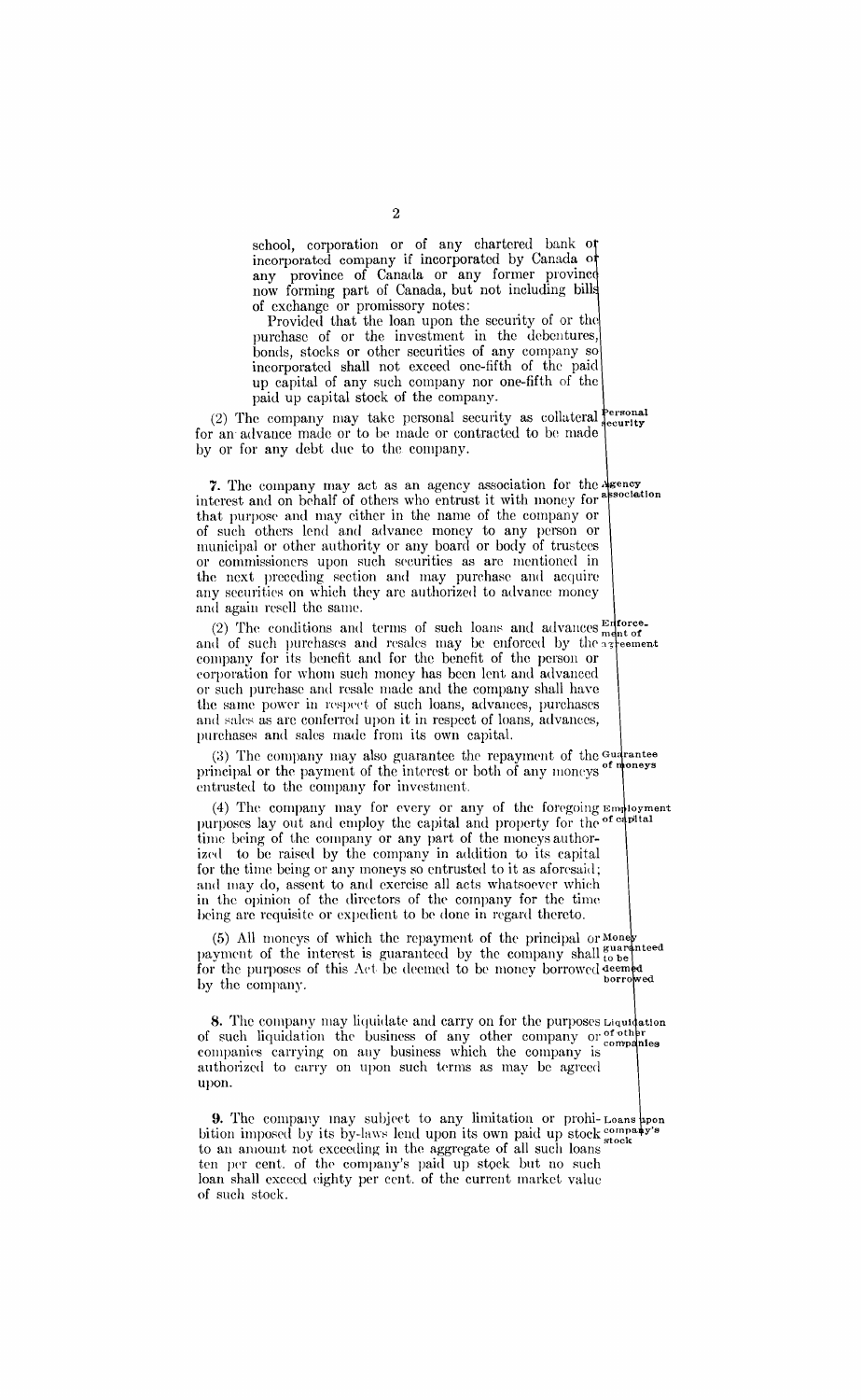10. The company may borrow money and receive money Moters on on deposit upon such terms as to interest, security, time of deposit payment and otherwise as may be agreed on and may issue its bonds, debentures and other securities for moneys borrowed:

Provided that the total of the company's liability to the Liquidation public outstanding from time to time shall not exceed four to the public times the amount paid upon its capital stock; but the amount of cash on hand, or deposited in chartered banks, belonging to the company shall be deducted from such total liability for the purposes of this section:

Provided also that the amount held on deposit shall not at Linitation any time exceed the aggregate amount of the then actually on deposits paid up unimpaired capital, and of the cash actually in hand or deposited in any chartered bank in Canada or elsewhere belonging to the company.

(2) The loans or advances of the company to its share-  $_{\rm of ~hans}^{[\rm{equ:} 1]}$ holders upon the security of their stock shall be deducted from the amount of the paid-up capital upon which the company is authorized to borrow.

(3) The liabilities of any company assumed by the company Liabilities shall form a part of the total liabilities of the company to the <sup>of other</sup> empanies public for the purposes of this section.

11. The directors at any time after the whole of the capital Increase stock of the company has been subscribed and fifty per cent. <sup>of chpital</sup> thereof paid up but not sooner may from time to time by by-law provide for the increase of the capital stock of the company to any amount which they consider requisite.

12. No by-law for increasing the capital stock of the com-  $B_{\rm y}\rm{-}1$ pany shall have any force or effect unless and until it has eapthal been sanctioned by a vote of the shareholders present or repre- to be sented by proxy at a general meeting of the company duly called for cousidering such by-law:

Provided that such shareholders shall hold not less than one-half of the amount paid up upon the capital stock of the company represented at such meeting:

And provided that such by-law has afterwards been confirmed by a certificate of the Provincial Treasurer.

13. Upon an application to the Provincial Treasurer for  $C_{\rm cf}^{\rm cer}$  theorem a certificate confirming such by-law the company shall satisfy  $_{\text{product}}$ him as to the *bona fide* character of the increase of capital treasurer thereby provided for; and unless it appears that the granting of such certificate would not be in the public interest the Provincial Treasurer may grant the same:

Provided that with the consent of the directors the amount of such increase of capital may by the said certificate be changed and the increase made subicct to such conditions as the Provincial Treasurer may think proper.

14. The directors of the company may with the consent Creation of the shareholders at a special general meeting duly called debenture for the purpose create and issue debenture stock in sterling stock or currency in sveh amounts and manner, on such terms as to redemption or payment thereof and otherwise and bearing such rate of interest as the directors from time to time think proper; but such debenture stock shall be treated and considered as part of the ordinary debenture debt of the company and such debenture stock shall rank equally with the ordinary debenture and deposit debt of the company and no greater rights or privileges shall be conferred upon holders of debenture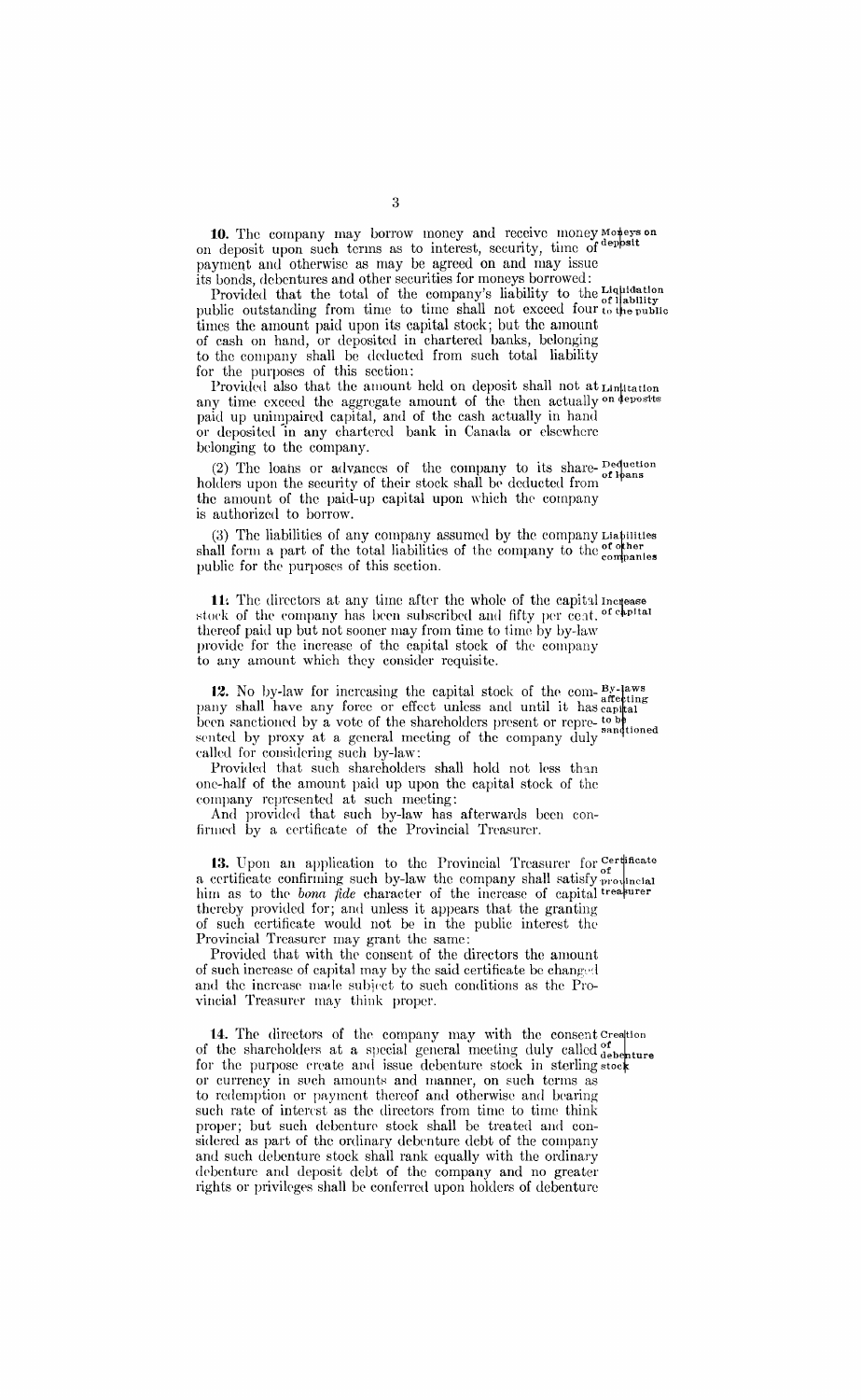stock in respect thereof than arc held or enjoyed by depositors or holders of ordinary debentures of the company.

15. The debenture stock aforesaid shall be entered by the  $E_{\text{right}}^{\text{Htry in}}$ company in a register to be kept for that purpose in the head  $\mathbf{r}^{\text{e}}$  ister office of the company wherein shall be set forth the names and addresses of those from time to time entitled thereto with the respective amounts of ihc said stock to which they arc respectively entitled and the register shall be accessible for inspection and perusal at all reasonable times to every debenture holder, mortgagee, bondholder, debenture stockholder and shareholder of the company without the payment of any fee or charge; such stock shall be transferable in such amounts and in such manner as the directors may determine.

**16.** The holders of the ordinary debentures of the company  $\mathbb{E}$  stehange may with the consent of the directors at any time exchange furthermore. such debentures for debenture stock.

17. The directors having issued debenture stock may from cancellatime to time as they think fit for the interest of the company  $\frac{\text{top of}}{\text{stock}}$ buy up and cancel the debenture stock or any portion thereof.

18. The directors may set aside out of the profits of the Reserve company such sum as they think proper as a reserve fund fun to meet contingencies or for equalizing dividends, or for repairing, maintaining and improving any part of the property of the company and for such other purposes as the directors shall in their discretion think conducive to the interests of the company and may invest the several sums so set aside upon such investments (other than shares of the company) as they may think fit and may from time to time deal with and vary such innic in and dispose of all or any part thereof for the benefit of the company and may divide the reserve fund into such special funds as they think fit with full power to employ the assets constituting the reserve fund in the business of the company and that without being bound to keep the same separate from the other assets:

Provided always that the investment of the reserve fund Proviso shall be subject to the limitations contained in section G of this Act.

**19.** The company may purchase the entire assets and acquire  $\mathbf{P} \circ \mathbf{w}$  r to and undertake the whole or any part of the business, property  $_{\text{other}}^{\text{acquire}}$ and liabilities and the name and good will of any other company companies or companies carrying on any business which the company is authorized to earry on or possessed of property suitable for the purposes of the company and pay therefor in cash or in stock either fully paid up or partly paid up or partly in eash and partly in stock either fully paid up or partly paid up or in any other manner, and the company may enter into all agreements of purchase and sale and do all other acts necessary or convenient for the purpose of such purchase and sale:

Provided always that specified assets may be excepted from Prov so any such purchase and sale; the execution of any agreement made in pursuance of the powers hereby granted shall *ipso facto* vest in the company the interest and title in and to the property the subject-matter of the agreement and all and singular the business, property (real and personal), and all rights and incidents appurtenant thereto, also all stock, mortgages or other securities, subscriptions and other debts due on whatever account and all other things belonging to such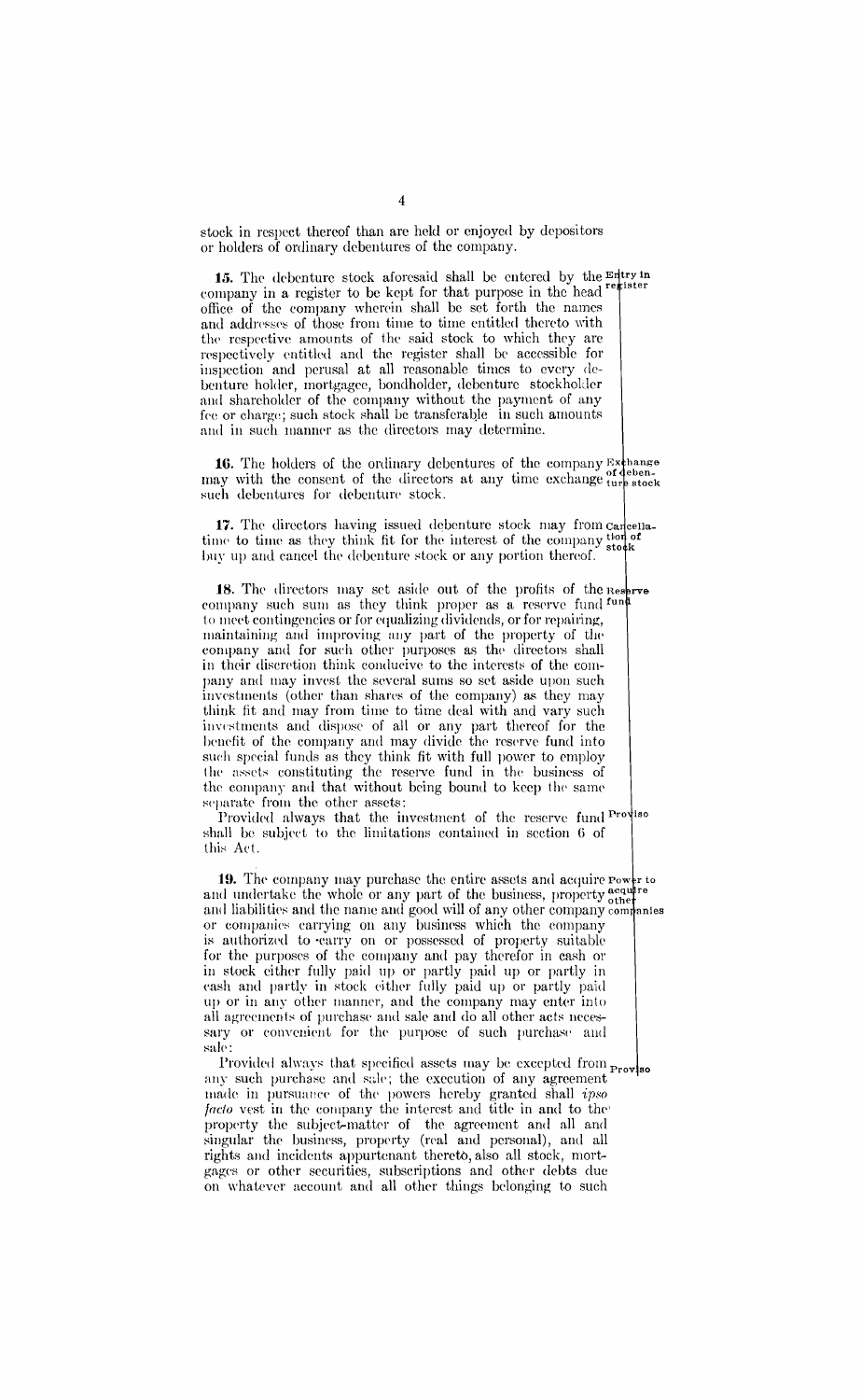other company as may be party to the agreement shall be taken aml deemed to be transferred to and vested in the company without further act or derd.

20. In case any company whose assets are acquired by the pebenture company has issued debenture stock and such debenture stock  $_{\rm{be}}^{to}$  issued in is outstanding at the date of the acquisition aforesaid the fieu of directors of the company may if and when they think fit and  $\frac{\text{existing}}{\text{debendure}}$ either with or without the sanction of the shareholders issue took debenture stock to the extent of the nominal value of the debenture stock of such other company outstanding as aforesaid and may with the consent of any holder of debenture stock in such other company give to him in lieu of the debenture stock held by him debenture stock of the company on such terms as may be agreed upon.

**21.** The business of the company shall be managed by the **Powers** of  $directors$  who may pay all expenses incurred in promoting and incorporating the company and selling the stock thereof and may affix the seal of the company and may make or cause to be made for the company any description of contract which the company may by by-law enter into and may exercise all such powers of the company as are not by this Act required to be exercised by the company in general meeting and amongst other things may from time to time exercise the following powers the same being specifically referred to for greater certainty but not so as to restrict the generality of the forcgoirg terms of this section:

- (a) Issue debentures, bonds, deposit receipts and stocks  $\frac{1}{2}$  ssue  $\frac{1}{2}$  and  $\frac{1}{2}$  securities,  $\frac{1}{2}$  and  $\frac{1}{2}$  supplies  $\frac{1}{2}$  and  $\frac{1}{2}$  supplies  $\frac{1}{2}$  and  $\frac{1}{2}$   $\frac{1}{2}$  and  $\frac{1}{2}$ and regulate the allotment of stock, the making and regulate the allotment of stock, the making deceipts.<br>of calls thereon, the payment thereof, the issue and dalls etc. registration of certificate of stock, the forfeiture of stock for nonpayment, the disposal of forfeited stock and of the proceeds thereof and the transfer of stock; ividends
- (b) Declare and pay dividends;
- (c) Determine the number of directors, their term of **ix num'ber,**  service, the amount of their stock qualification and directors their remuneration, if any;
- (d) Delegate any of their powers to committees consisting  $P_{\text{e}}^{\text{leperate}}$ of such member or members of their body as they think fit and any committee so formed shall in the exercise of the powers so delegated confirm to any regulations that may be imposed on them by the directors;
- (e) Appoint and remove all agents, officers and servants  $A_{\text{proont}}$ of the company and provide for and determine their tcers functions and duties, the security to be given by them to the company and their remuneration;
- (*f*) Determine the time and place for the holding of the  $\frac{Arrange}{\text{m}{\text{neetings}}}$ annual or any other meeting of the company, the calling of meetings (regular and special) of the board of directors and of the company, the quorum at meetings of the directors and of the company, the requirements as to votes and proxies and the procedure in all things at such meetings;
- (g) Provide for the imposition and recovery of all penalties  $\frac{\text{flux}}{\text{penalties}}$ and forfeitures admitting of regulation by by-law;
- (h) Conduct in all other particulars the affairs of the Conduct of company;<br>company; affairs
- (i) Make by-laws for the regulation of the business of  $\mathbf{M}_{\mathbf{a}}$ the company, its officers and servants or the members by-laws of the company.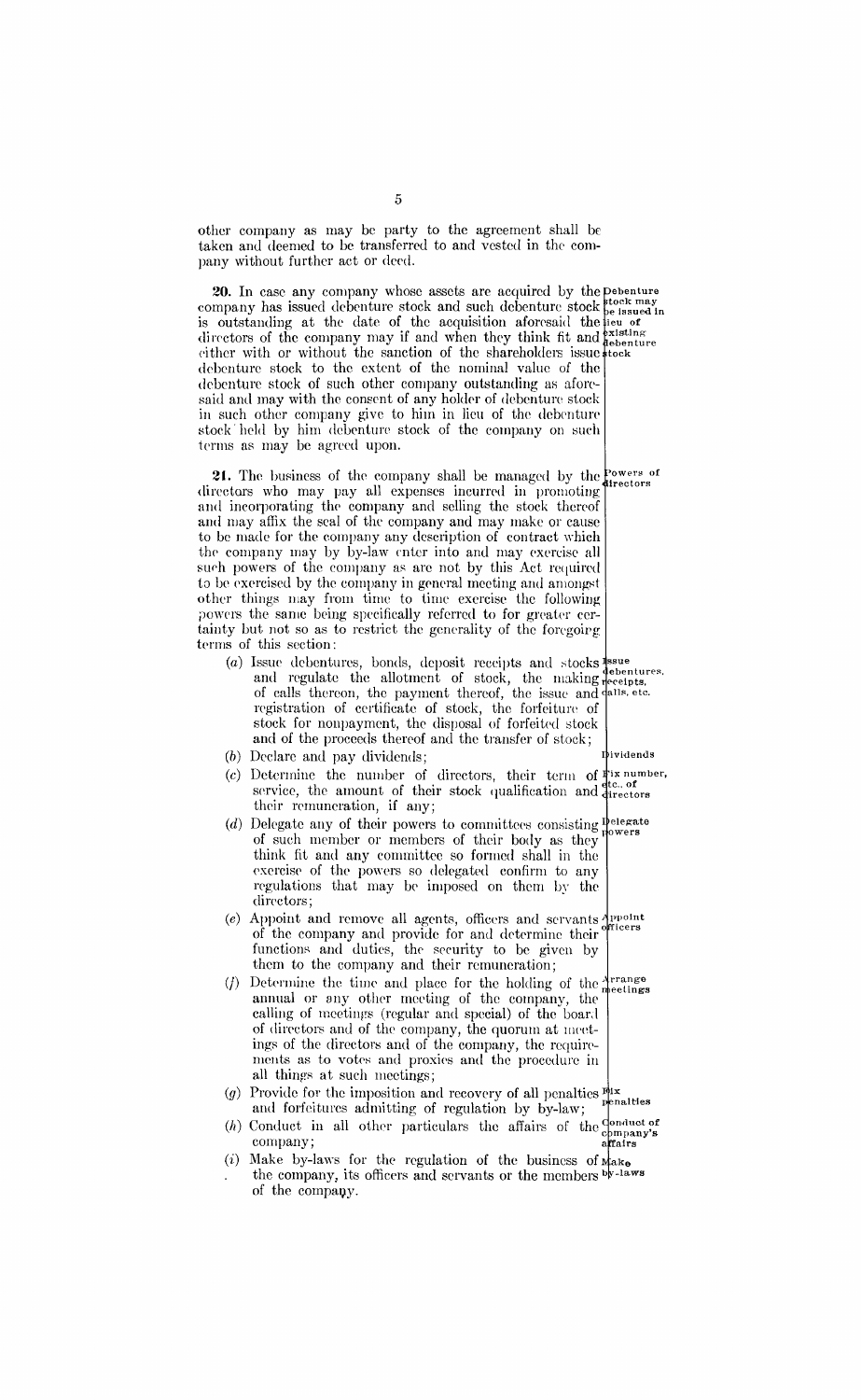**22.** The company shall not be bound to see to the execution  $\frac{{\text{j}}{\text{opt}}}{\text{b}}$  or  $\frac{1}{\text{opt}}$  for  $\frac{1}{\text{opt}}$  see to the which any share or shares of its stock or debentures or de-execution benture stock or any deposit or any moneys payable by or <sup>of trusts</sup> in the hands of the company may be subject and the receipt of the person or persons in whose name such share or shares, debentures, debenture stock, deposit or moneys stand in the books of the company shall from time to time be sufficient discharge to the company for any payment made in respect of such share or shares, dclwntures, debenture stock, deposit or moneys notwithstanding any trust to which the same may then be subject and whether or not the company has had notice of such trust and the company shall not be bound to see to the application of the money paid upon such receipt.

23. If the interest of any person in any share in the capital  $\mathbb{F}_{\text{can}}^{\text{trans}}$ stock or debenture stock or in any bond debenture or obligation of interest of the company (such bond, debenture or obligation not being in shares<br>payable to bearer) is transmitted in consequence of the death than by or bankruptcy or insolvency of such holder or by any other transfer lawful means other than a transfer upon the books of the company, the directors shall not be bound to allow any transfer pursuant to such transmission to be entered upon the books of the company or to recognize such transmission in any manner until a declaration in writing showing the nature of such transmission and signed and executed by the person claiming by virtue of such transmission and also executed by the former shareholder, if living, and having power to execute the same shall have been filed with the manager or secretary of the company and approved by the directors and if the declaration purporting to be signed and executed shall also purport to be made or acknowledged in the presence of a notary public or of a judge of a court of record or of a mayor of any city, town or borough or other place or a British consul or viceconsul or other accredited representative of the British Government in any foreign country the directors may in the absence of direct actual notice of a contrary claim give full credit to the declaration; and unless the directors arc not satisfied with the responsibility of the transferee shall allow the name of the party claiming by virtue of the transmission to be entered in the books of the company.

24. If the transmission takes place by virtue of any testa- $_{\text{ments in}}^{\text{Bquire}}$ mentary act or instrument or in consequence of an intestacy case of the probate of the will or letters of administration or document  $_{\text{sinh by will}}^{transmiss}$ testamentary or other judicial or official instrument under orintestwhich the title whether beneficial or as trustee or the adminis-<sup>ady</sup> tration or control of the personal estate of the deceased shall purport to be granted by any court or authority in Canada or in Great Britain or Ireland or any other of His Majesty's dominions or in any foreign country or an authenticated copy thereof or official extract therefrom shall together with the declaration mentioned in section 23 of this Act be produced and deposited with the manager, secretary, treasurer or other officer named by the directors for the purpose of receiving the same and such production and deposit shall be sufficient justification and authority to the directors for paying the amount or value of any dividend, coupon, bond, debenture or obligation or share or transferring or consenting to the transfer of any bond, debenture or obligation or share, in pursuance of or in conforming to such probate, letters of administration or other document as aforesaid.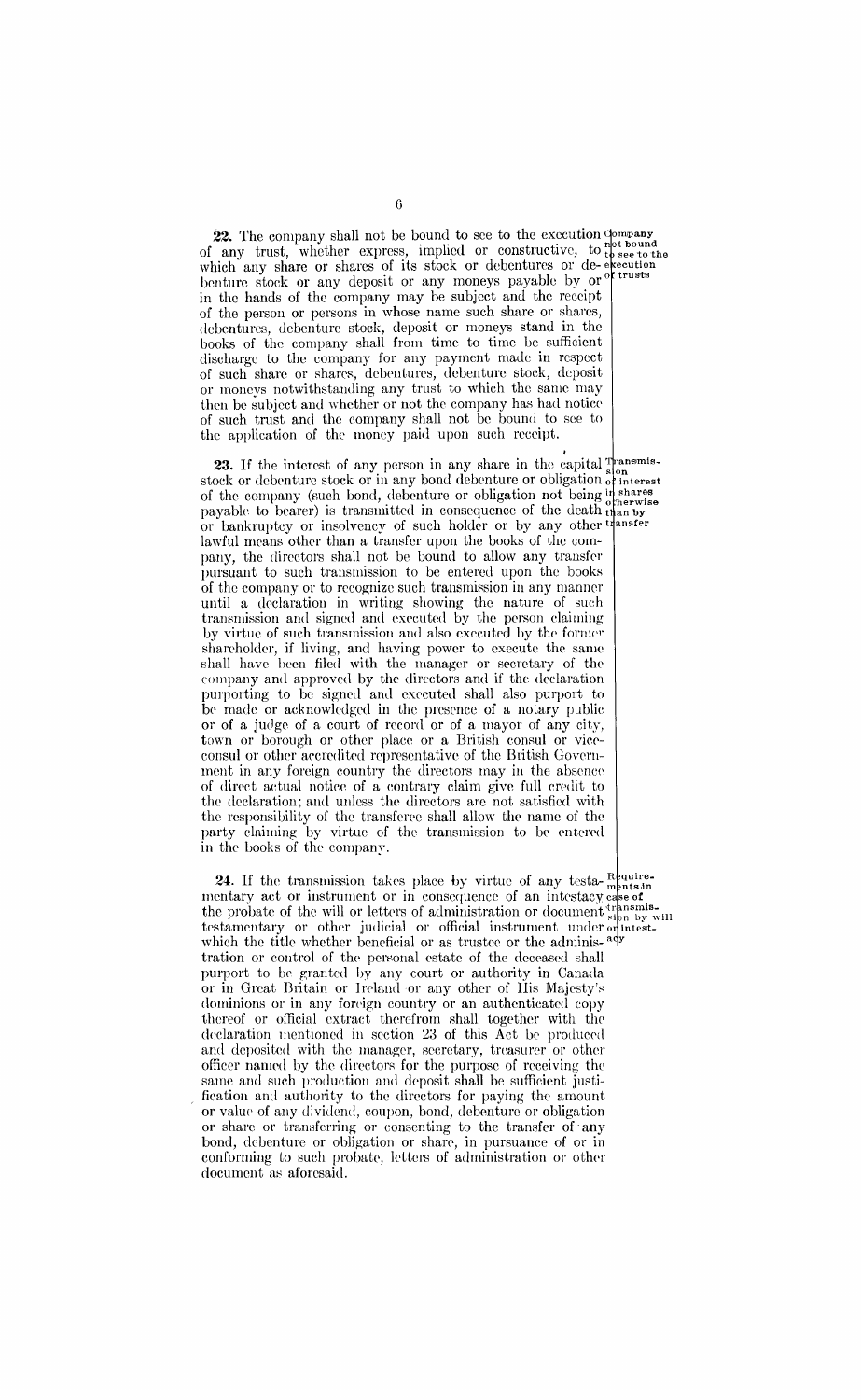**25.** Whenever the directors shall entertain reasonable doubts Directors as to the legality of any claim to or upon such shares, bonds,  $_{\text{to}}^{\text{may apply}}$ debentures, obligations, dividends or coupons or the proceeds in thereof then and in such case it shall be lawful for the directors doubt to file in the Supreme Court of Alberta a petition stating such doubts and praying for an order or judgment adjudicating and awarding the said shares, bonds, debentures, obligations, dividends, coupons or proceeds to the persons legally entitled thereto; and such court shall have authority to restrain any action, suit or proceedings against the company, the directors and officers thereof for the same subject-matter pending the determination of the petition; and the company and the directors and officers thereof shall be fully protected and indemnified by obedience to such order or judgment against all actions, suits, claims and demands in respect of the matters which shall have been in question in such petition and the proceedings thereupon:

Provided always that if the eourt adjudges that such doubts were reasonable the costs, charges and expenses of the company in and about such petition and proceedings shall form a lim upon such shares, bonds, debentures, obligations, dividends, coupons or proceeds and shall be paid to the company bcfon• the directors shall be obliged to transfer or assent to the transfer of or to pay such shares, bonds, debentures, obligations, dividends, coupons or proceeds to the parties found entitled thereto.

26. The powers granted under this Act shall be subject company to the provisions of any Act respecting loan companies which further laws may at any time hereafter be in force in the province.  $\frac{\text{resplecting}}{\text{log }n}$ 

companies 27. Notice of the time and place for holding general meetings  $\frac{1}{\sqrt{2}}$ of the company shall be given at least twenty days previous  $\frac{1}{2}$ thereto in some newspaper published at the place in which meeting the head office or chief place of business of the company is situate.

(2) At such meetings each shareholder who has paid all calls  $\text{Proky}$ due on his shares shall be entitled to as many votes as he owns shares in the eompany, and may vote by proxy:

Provided that the proxy must be in writing, and must be filed with the secretary of the company three days before the opening of the meeting, and that no one but a shareholder of the com~ pany shall be entitled to hold a proxy.